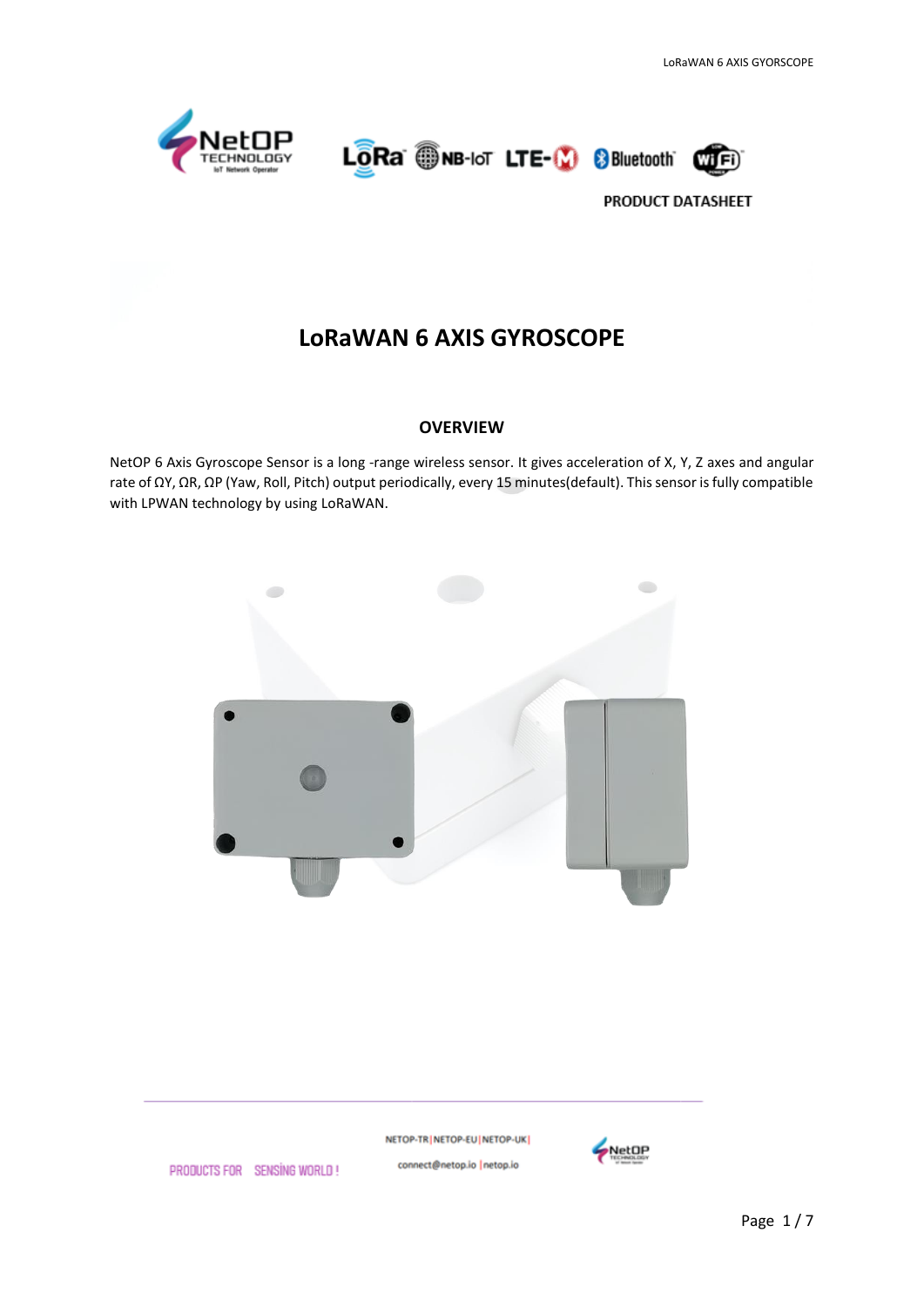





### **TECHNICAL DRAWING**

#### **Box With Terminal Seal**





SECTION A-A

# **Cover Page**





NETOP-TR NETOP-EU NETOP-UK

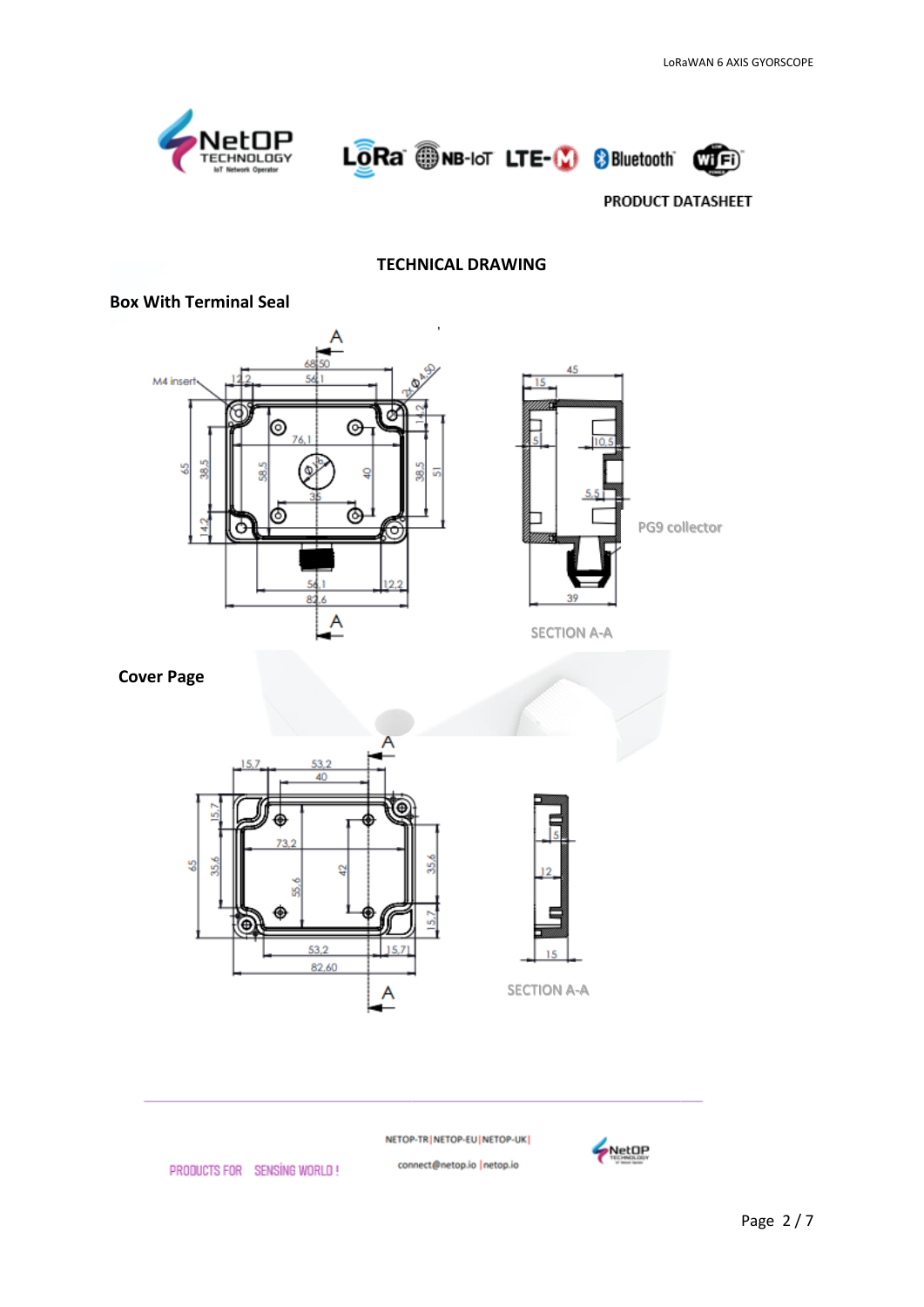





 $\overline{\phantom{0}}$ 

# **KEY FEATURES**

Real Plug & Play Easy to mount & install Compatible with LoRaWAN™ specification Maintenance free Secure communication (AES-128) Ultra -Low Power Consumption Certificate: LoRaWAN™

# **COMMUNICATION SPECS**

Compatible with LoRaWAN Specification 1.0.3

The sensor uses Low Power Wide Area Network-LPWAN technology (LoRa) for connectivity

Compliant with Low and High Frequencies (AS923, AU915, CN470, CN779, EU433, EU868, IN865, KR920, RU864, US915 MHz ISM bands)

Supports High power and Low power LoRa RF applications: - Up to +22 dBm at US915 and AU915, - Up to +14 dBm elsewhere

Ultra -low power consumption. Excellent long-term stability.

170 dB maximum link budget

Radio Performance: High RX sensitivity down to -148 dBm

Full ADR, OTAA and ABP support

Long range wireless data transmission

PRODUCTS FOR SENSING WORLD!

NETOP-TRINETOP-EUINETOP-UK

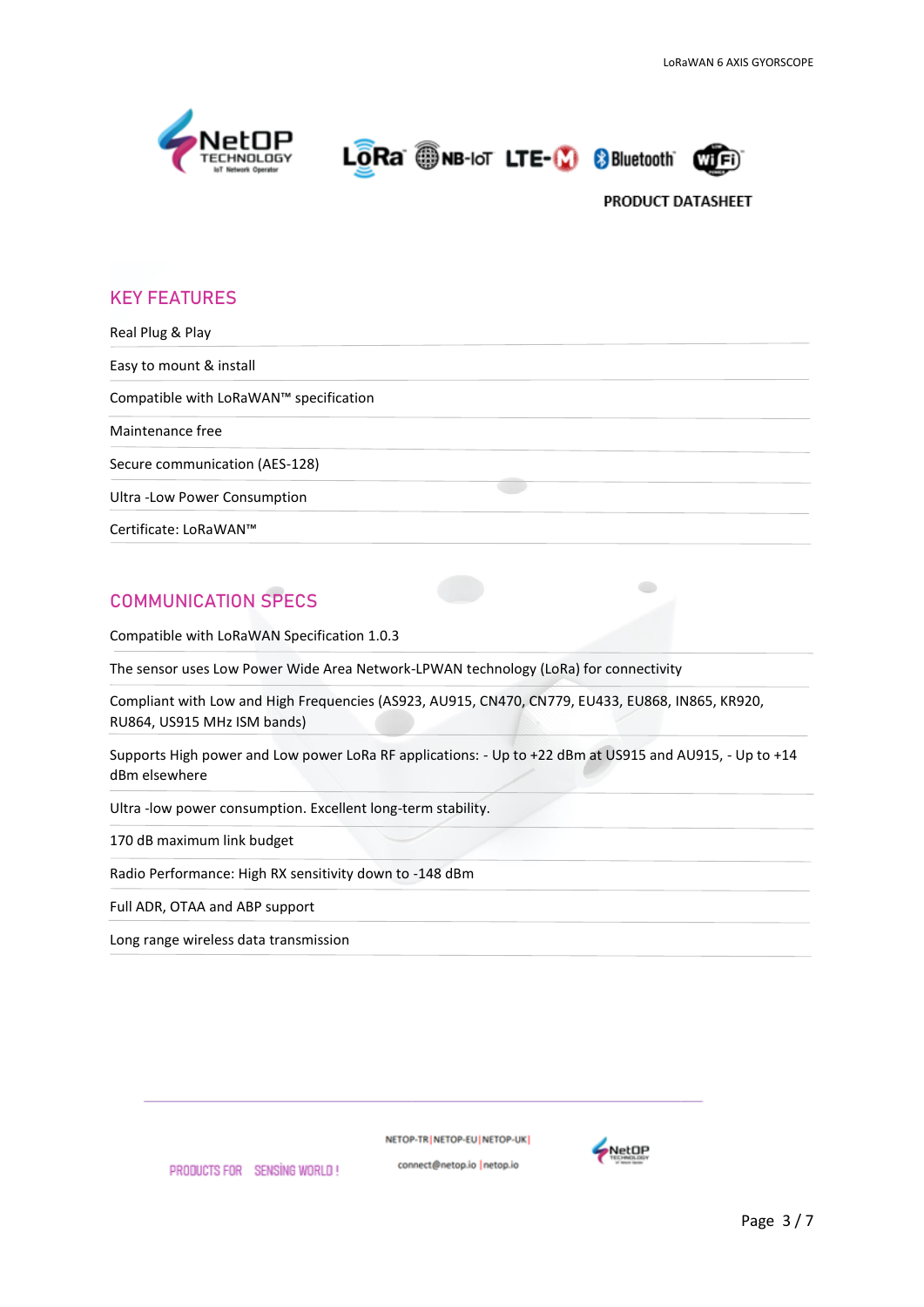





 $\bullet$ 

# **MECHANICS**

Housing: ABS (IP65 or higher)

Dimensions: 82.5 x 65 x 45 mm

Operating Temperature: -40°C to 85°C

#### **POWER SUPLY**

AA Battery 3.6 V Li-SOCI2-Saft LS 14500

#### **INDICATORS**

Status LED (on board)

#### **6 AXIS GYROSCOPE SENSOR SPECIFICATIONS**

Measurement Range: ±2/±4/±8/±16 g full scale (typical value)

Linear acceleration sensitivity:  $0.061(FS = \pm 2)$ ,  $0.122(FS = \pm 4)$ ,  $0.244(FS = \pm 8)$ ,  $0.488(FS = \pm 16)$  mg/LSB

Angular rate sensitivity: 4.375(FS = ±125), 8.75(FS = ±245), 17.50(FS = ±500), 35(FS = ±1000), 70(FS = ±2000)

# **CERTIFICATIONS & RELIABILITY**

EN 60950-1;2006/A2:2013

ETSI EN 301 489-17 V3.1.1(2017-02)

EN 55032:2015

NETOP-TR | NETOP-EU | NETOP-UK |

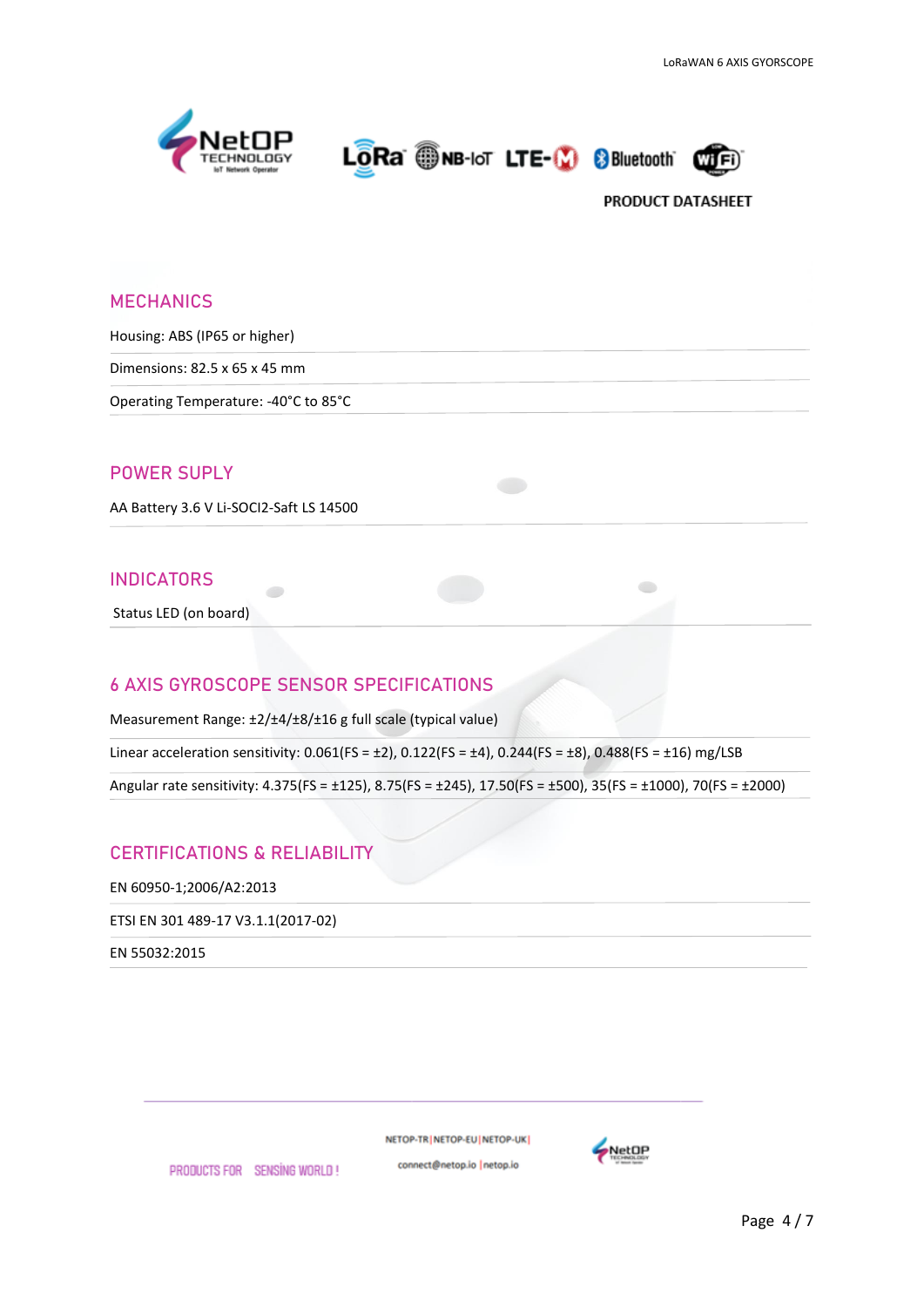





 $\qquad \qquad \Longleftrightarrow$ 

# LoRaWAN FRAME FORMAT

Standard packet size: 24 Bytes

00-01-02-03-04-05-06-07-08-09-10-11-12-13-14-15-16-17-18-19-20-21-22-23

1 byte: Connection Type(1->LoRaWAN)

### INFORMATION

#### 012345678: Device ID

|1|: Indicates the type of connection the device uses.





PRODUCTS FOR SENSING WORLD!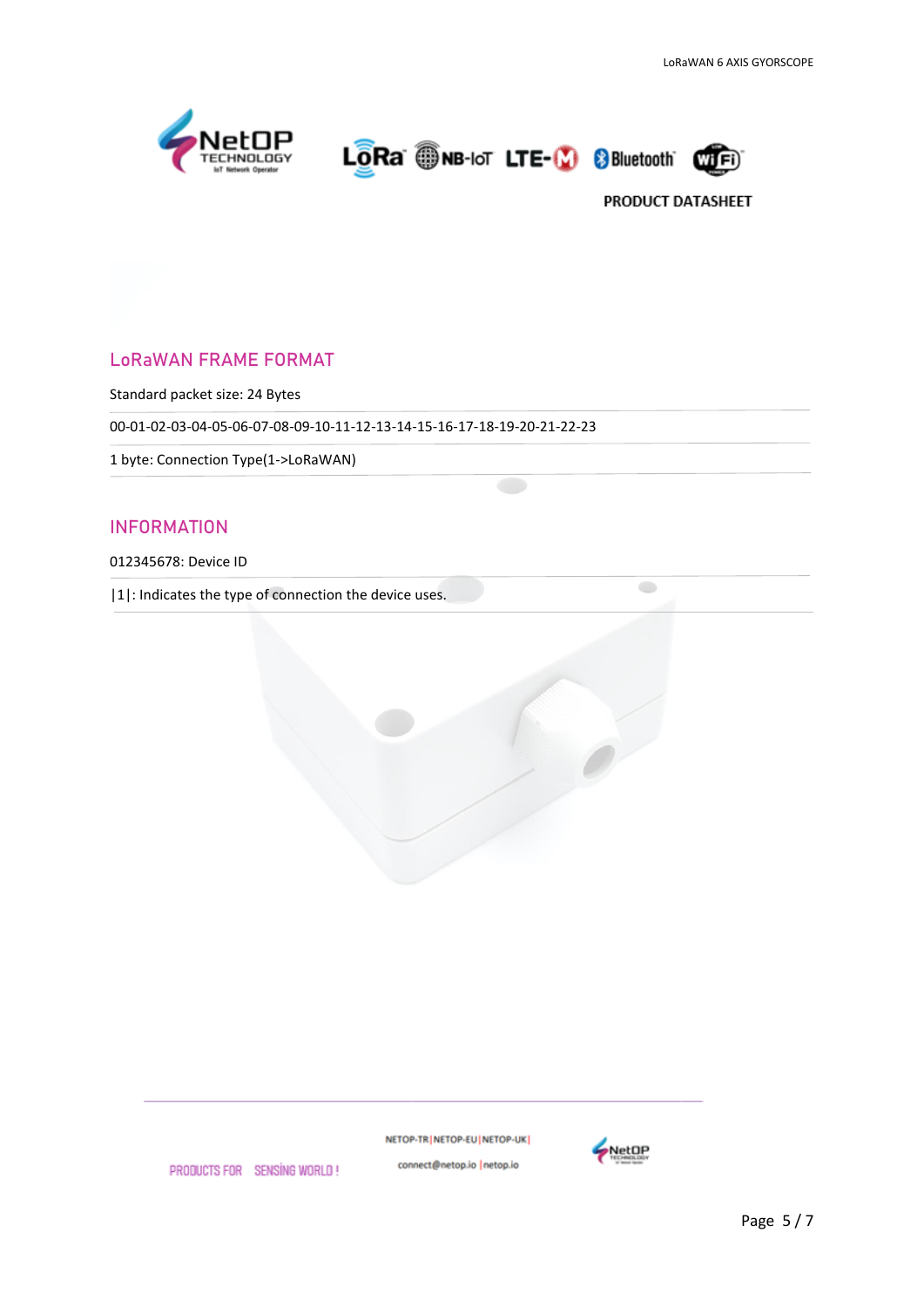





# **LoRaWAN 6 AXIS GYROSCOPE PROTOCOL**

01-0A-00-59-00-E8-04-09-1E-00-59-FF-E8-04-09-YY-YY-01-2C-25-01-12-0D-EF

01: Selected Slot (1 byte)

0A: Button Sensor Board ID

0059: 0x0059H -> 89D -> (2 bytes) -> 0.089G

FFE8: 0xFFE8H -> 65512D -> (2 bytes)

**i.** FFE8 – FFFF -> -0x0017H -> -23D -> -0.023G

0409: 0x0409H -> 1033D -> (2 bytes) -> 1.033G

0059: 0x0059H -> 89D -> (2 bytes) -> 0.089mdps

FFE8: 0xFFE8H -> 65512D -> (2 bytes)

**ii.** FFE8 – FFFF -> -0x0017H -> -23D -> -0.023mdps

0409: 0x0409H -> 1033D -> (2 bytes) -> 1.033mdps

YY-YY: Empty Data

012C: Sleeping Period 0x012CH -> 300D Seconds

25: Payload Counter 0x25H -> 37D

01: Sensor Message Type Periodic (02->Sensor Message Type Interrupt) (1 byte)

12: Sensor FW Version (1 byte)

i. Main Version 1 ii. Sub Version 2

PRODUCTS FOR SENSING WORLD!

0DEF: 0x0DEFH -> 3567D -> 3567 mV -> 3.567 V (2 bytes)

NETOP-TR | NETOP-EU | NETOP-UK |